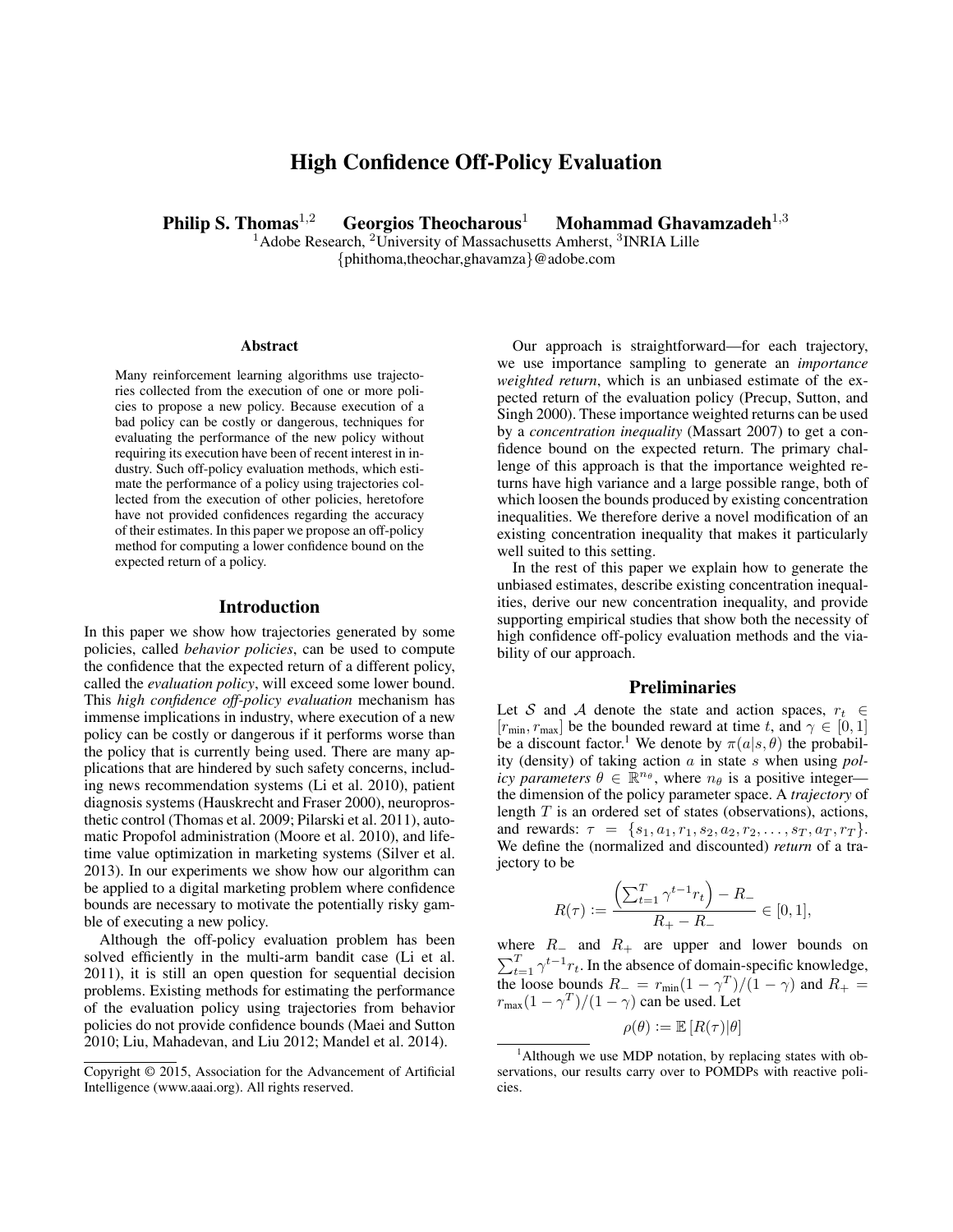denote the performance of policy parameters  $\theta$ , i.e., the expected discounted return when using policy parameters  $\theta$ . We assume that all trajectories are of length at most  $T$ .

We assume that we are given a data set,  $D$ , that consists of *n* trajectories,  $\{\tau_i\}_{i=1}^n$ , each labeled by the policy parameters that generated them,  $\{\theta_i\}_{i=1}^n$ , i.e.,<sup>2</sup>

$$
\mathcal{D} = \{ (\tau_i, \theta_i) : i \in \{1, \ldots, n\}, \tau_i \text{ generated using } \theta_i \}.
$$

Note that  $\{\theta_i\}_{i=1}^n$  are *behavior* polices—those that generated the batch of data (trajectories). Finally, we denote by  $\theta$  the *evaluation* policy—the one that should be evaluated using the data set  $D$ . Although some trajectories in  $D$  may have been generated using the evaluation policy, we are particularly interested in the setting where some or all of the behavior policies are different from the evaluation policy. As described in the introduction, our goal is to present a mechanism that takes a confidence,  $(1 - \delta) \in [0, 1]$ , as input and returns a corresponding lower bound,  $\rho_-\in [0,1]$ , for the performance of the evaluation policy,  $\rho(\theta)$ . The mechanism should also be able to take a lower bound,  $\rho_-\in [0,1]$ , as input and return the confidence,  $1 - \delta$ , that  $\rho$ <sub>-</sub> is a lower bound on  $\rho(\theta)$ .

## Generating Unbiased Estimates of  $\rho(\theta)$

Our approach relies on our ability to take an element  $(\tau, \theta_i) \in \mathcal{D}$ , i.e., a trajectory  $\tau$  generated by a behavior policy  $\theta_i$ , and compute an unbiased estimate,  $\hat{\rho}(\theta, \tau, \theta_i)$ , of the performance of the evaluation policy  $\rho(\theta)$ . We use *importance sampling* (Precup, Sutton, and Singh 2000) to generate these unbiased estimates:<sup>3</sup>

$$
\hat{\rho}(\theta, \tau, \theta_i) = R(\tau) \frac{\Pr(\tau | \theta)}{\Pr(\tau | \theta_i)} := \underbrace{R(\tau)}_{\text{return}} \underbrace{\prod_{t=1}^{T} \frac{\pi(a_t | s_t, \theta)}{\pi(a_t | s_t, \theta_i)}}_{\text{importance weight}}, \quad (1)
$$

where  $Pr(\tau|\theta)$  is the probability that trajectory  $\tau$  is generated by following policy  $\theta$ . Note that we do *not* need to require  $\pi(a|s, \theta_i) > 0$  for all s and a in (1), since division by zero can never occur in this equation. This is because  $a_t$  would have never been chosen in trajectory  $\tau_i$  if  $\pi(a_t|s_t, \theta_i) = 0.$ 

For each  $\theta_i$ ,  $\hat{\rho}(\theta, \tau, \theta_i)$  is a random variable that can be sampled by generating a trajectory,  $\tau$ , using policy parameters  $\theta_i$ , and then using (1). If  $\pi(a|s,\theta) = 0$  for all s and a where  $\pi(a|s, \theta_i) = 0$ , then importance sampling is unbiased, i.e.,  $\mathbb{E}[\hat{\rho}(\theta, \tau, \theta_i)] = \rho(\theta)$ . However, it is important to consider what happens when this is not the case—when there is one or more state-action pair, s, a, where  $\pi(a|s,\theta) > 0$  but  $\pi(a|s, \theta_i) = 0$ . In this case  $\hat{\rho}(\theta, \tau, \theta_i)$  is a biased estimator because it does not have access to data that can be used to evaluate the outcome of taking action  $\alpha$  in state  $\alpha$ . For simplicity, we avoid this by assuming that if  $\pi(a|s, \theta_i) = 0$ , then



Figure 1: Empirical estimate of the *probability density function* (PDF) of  $\hat{\rho}(\theta, \tau, \theta_i)$  on a simplified version of the mountain-car problem (Sutton and Barto 1998) with  $T =$ 20. The behavior policy,  $\theta_i$ , corresponds to a suboptimal policy and the evaluation policy,  $\theta$ , is selected along the natural policy gradient from  $\theta_i$ . The PDF is estimated from 100,000 trajectories. It is important to note that while the tightest upper bound on  $\hat{\rho}(\theta, \tau, \theta_i)$  is approximately  $10^{9.4}$ , the largest observed importance weighted return is only around 316. The sample mean is about  $0.191 \approx 10^{-0.72}$ . Note that the horizontal axis is scaled logarithmically. Also, the upper bound on  $\hat{\rho}(\theta, \tau, \theta_i)$  was computed using a brute force search for the s, a pair that maximizes  $\pi(a|s, \theta)/\pi(a|s, \theta_i)$ . Without domain-specific knowledge, this state-action pair could occur at every time step and could result in a return of 1, making the largest possible importance weighted return  $(\pi(a|s,\theta)/\pi(a|s,\theta_i))^T$ .

 $\pi(a|s,\theta) = 0$ . In the appendix we explain this in more detail and show that *the lower bound that we propose holds even without this assumption*.

Since the smallest possible return is zero and the importance weights are nonnegative, the *importance weighted returns*,  $\hat{\rho}(\theta, \tau, \theta_i)$ , are bounded from below by zero. However, when the action selected in a state by the behavior policy has low probability under the behavior policy but high probability under the evaluation policy, i.e.,  $\pi(a_t|s_t, \theta_i)$  is small and  $\pi(a_t|s_t, \theta)$  is large, then the corresponding importance weighted return,  $\hat{\rho}(\theta, \tau, \theta_i)$ , might be large. So, the random variables  $\hat{\rho}(\theta, \tau, \theta_i)$  are bounded from below by zero, have expected value in [0, 1], and may have a large upper bound. This means that  $\hat{\rho}(\theta, \tau, \theta_i)$  often has a very long tail, as shown in Fig. 1. Thus, the primary challenge of our endeavor is to measure and account for this large range and high variance to produce a tight bound on  $\rho(\theta)$ .

## Concentration Inequality

We consider three concentration inequalities that provide probability bounds on how a random variable deviates from its expectation. Let  $X_1, \ldots, X_n$  be *n* independent realvalued bounded random variables such that for each  $i \in$  $\{1,\ldots,n\}$ , we have  $\Pr(X_i \in [0,b_i]) = 1$  and  $\mathbb{E}[X_i] = \mu$ . In the context or our problem, the  $X_i$  correspond to the importance weighted returns,  $\hat{\rho}(\theta, \tau, \theta_i)$ , the uniform mean,  $\mu$ , is  $\rho(\theta)$ , and  $b_i$  is an upper bound on  $\hat{\rho}(\theta, \tau, \theta_i)$ . Recall from

<sup>&</sup>lt;sup>2</sup>Note that  $\theta_i$  denotes the parameter vector of the *i*th trajectory and not the *i*th element of  $\theta$ .

<sup>3</sup>*Per-decision importance sampling* (Precup, Sutton, and Singh 2000) is another unbiased estimator that could be used in place of ordinary importance sampling. Here we use ordinary importance sampling due to its simplicity.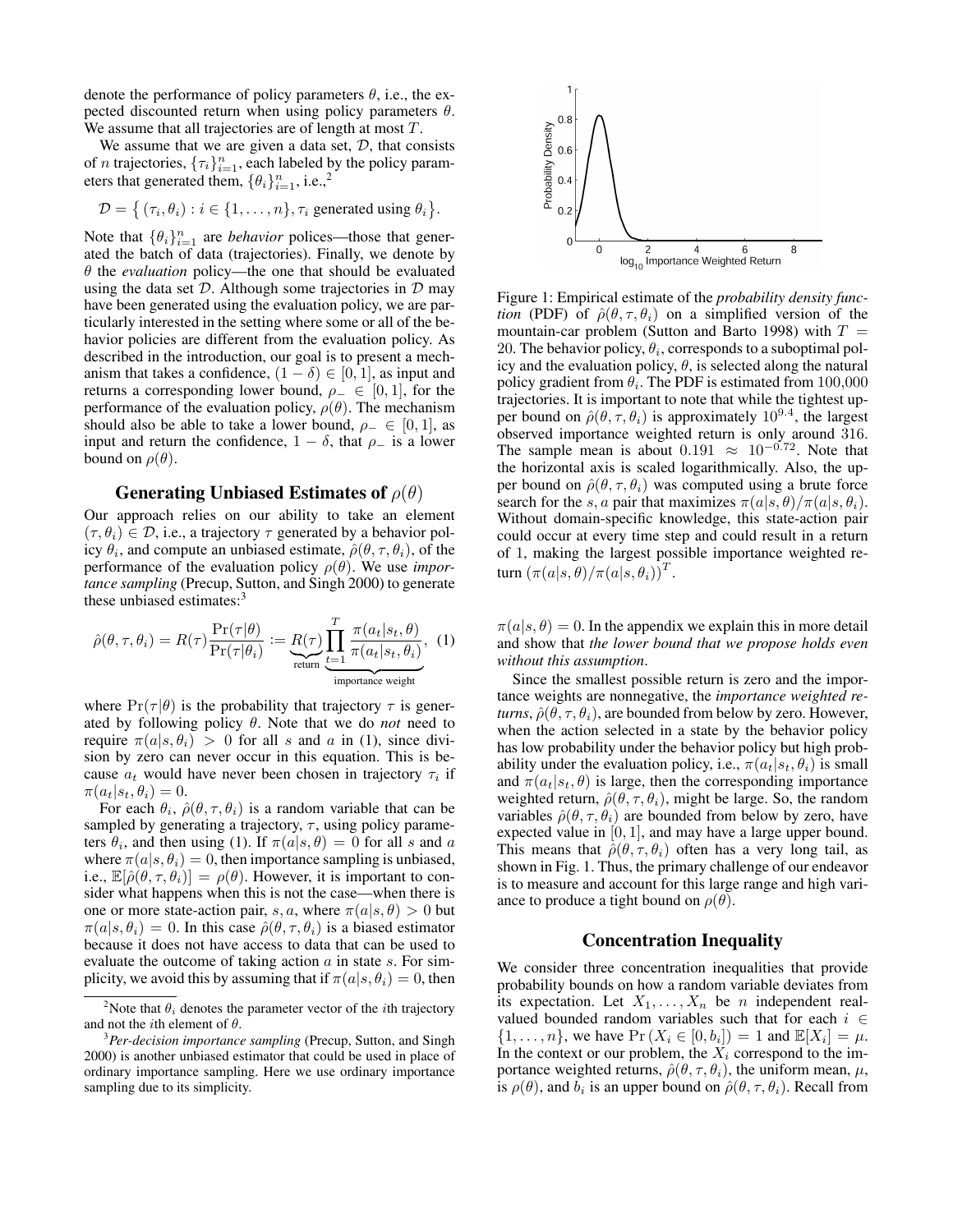the last section that  $b_i$  can be exceedingly large—about  $10^{9.4}$ in the example of Fig. 1. In the following, for simplicity, we assume that all the random variables have the same upper bound, b.

Chernoff-Hoeffding (CH) inequality: This bound indicates that with probability at least  $1 - \delta$ , we have

$$
\mu \ge \frac{1}{n} \sum_{i=1}^{n} X_i - b \sqrt{\frac{\ln(1/\delta)}{2n}}
$$

.

.

Maurer & Pontil's empirical Bernstein (MPeB) inequality (Maurer and Pontil 2009, Theorem 11): This bound replaces the true (unknown in our setting) variance in Bernstein's inequality with the sample variance. The MPeB inequality states that with probability at least  $1 - \delta$ , we have<sup>4</sup>

$$
\mu \geq \frac{1}{n} \sum_{i=1}^{n} X_i - \frac{7b \ln(2/\delta)}{3(n-1)} - \frac{1}{n} \sqrt{\frac{\ln(2/\delta)}{n-1} \sum_{i,j=1}^{n} (X_i - X_j)^2}.
$$

Anderson (AM) inequality: The Anderson inequality (Anderson 1969) is based on the Dvoretzky-Kiefer-Wolfowitz inequality (Dvoretzky, Kiefer, and Wolfowitz 1956), and the variant we use here is with the optimal constants found by Massart (1990). The AM inequality states that with probability at least  $1 - \delta$ , we have

$$
\mu \ge z_n - \sum_{i=0}^{n-1} (z_{i+1} - z_i) \min \left\{ 1, \frac{i}{n} + \sqrt{\frac{\ln (2/\delta)}{2n}} \right\}
$$

where  $z_1, \ldots, z_n$  are the samples of the random variables  $X_1, X_2, \ldots, X_n$ , sorted such that  $z_1 \leq z_2 \leq \ldots \leq z_n$ , and  $z_0 = 0$ . Unlike the CH and MPeB bounds, which hold for independent random variables, the AM inequality only holds for independent and identically distributed (i.i.d.) random variables, i.e.,  $X_1, \ldots, X_n$  should also be identically distributed. In the context of our problem, this means that the AM bound can only be used when all of the trajectories in  $D$  were generated by a single behavior policy.

Notice that the effect of the range, b, is decreased in MPeB relative to CH, since in MPeB the range is divided by  $n$ , relative to CH, since in MPeB the range is divided by  $n$ , whereas in CH it is divided by  $\sqrt{n}$ . While CH is based on the sample mean and MPeB is based on the sample mean and variance, AM takes into account the entire sample cumulative distribution function. This allows AM to only depend on the largest observed sample and not b. This can be a significant improvement in situations like the example of Fig. 1, where the largest observed sample is about 316, while b is approximately  $10^{9.4}$ . However, despite AM's desirable property that it does not depend on the range of the random variable, it is not suitable for our problem for two reasons: 1) It tends to be looser than MPeB for random variables without long tails, due to its inherent reliance on the Kolmogorov-Smirnov statistic (Diouf and Dufour 2005, Section 4). 2) As discussed earlier, unlike CH and MPeB, AM can be applied only if the random variables are i.i.d., and to the best of our knowledge, it is not obvious how to extend it to the setting in which the random variables are only independent and not

identically distributed (in the context of our problem, this is when  $D$  is generated by multiple behavior policies).

Our goal in the rest of this section is to extend MPeB so that it is useful for our policy evaluation problem, i.e., so that it is independent of the range of the random variables and able to handle random variables that have different ranges but the same mean. This results in a new concentration inequality that combines the desirable properties of MPeB (general tightness and applicability to random variables that are not identically distributed) with those of AM (no direct dependence on the range of the random variables). In the context of our policy evaluation problem, it also removes the need to determine a tight upper bound on the largest possible importance weighted return, which may require expert consideration of domain-specific properties.

Our new bound is an extension of MPeB that relies on two key insights: 1) removing the upper tail of a distribution can only lower its expected value, and 2) MPeB can be generalized to handle random variables with different ranges if it is simultaneously specialized to random variables with the same mean. We prove our new concentration inequality in Thm. 1. To prove this theorem, we collapse the tail of the distribution of the random variables, normalize the random variables so that the MPeB inequality can be applied, and then use MPeB to generate a lower-bound from which we extract a lower-bound on the mean of the original random variables. Our approach for collapsing the tails of the distributions and then bounding the means of the new distributions is similar to bounding the truncated mean and is a form of Winsorization (Wilcox and Keselman 2003). Later we will discuss how the threshold values,  $c_i$ , can be selected automatically from the data.

**Theorem 1.** Let  $X_1, \ldots, X_n$  be *n* independent real*valued bounded random variables such that for each* i ∈  $\{1, \ldots, n\}$ , we have  $\Pr(0 \le X_i) = 1$ ,  $\mathbb{E}[X_i] \le \mu$ , and *the fixed real-valued threshold*  $c_i > 0$ *. Let*  $\delta > 0$  *and*  $Y_i := \min\{X_i, c_i\}$ . Then with probability at least  $1 - \delta$ , *we have*

$$
\mu \geq \underbrace{\left(\sum_{i=1}^{n} \frac{1}{c_i}\right)^{-1} \sum_{i=1}^{n} \frac{Y_i}{c_i}}_{empirical \ mean} - \underbrace{\left(\sum_{i=1}^{n} \frac{1}{c_i}\right)^{-1} \frac{7n \ln(2/\delta)}{3(n-1)}}_{term \ that \ goes \ to \ zero \ as \ 1/n \ as \ n \to \infty}
$$

$$
-\left(\sum_{i=1}^{n}\frac{1}{c_i}\right)^{-1}\sqrt{\frac{\ln(2/\delta)}{n-1}\sum_{i,j=1}^{n}\left(\frac{Y_i}{c_i}-\frac{Y_j}{c_j}\right)^2}.
$$
 (2)

*term that goes to zero as*  $1/\sqrt{n}$  *as*  $n \to \infty$ 

*Proof.* We define *n* independent random variables,  $Z =$  $\{Z_i\}_{i=1}^n$ , as  $Z_i := \frac{Y_i}{c_i}$ . Thus, we have

$$
\bar{Z} := \frac{1}{n} \sum_{i=1}^{n} Z_i = \frac{1}{n} \sum_{i=1}^{n} \frac{Y_i}{c_i}.
$$
 (3)

Since  $\mathbb{E}[Y_i] \leq \mathbb{E}[X_i] \leq \mu$ , we may write

$$
\mathbb{E}[\bar{Z}] = \frac{1}{n} \sum_{i=1}^{n} \frac{\mathbb{E}[Y_i]}{c_i} \le \frac{\mu}{n} \sum_{i=1}^{n} \frac{1}{c_i}.
$$
 (4)

<sup>4</sup>To obtain this from Maurer and Pontil's Thm. 11, we first normalize X and then apply Thm. 11 with  $1 - X$  instead of X.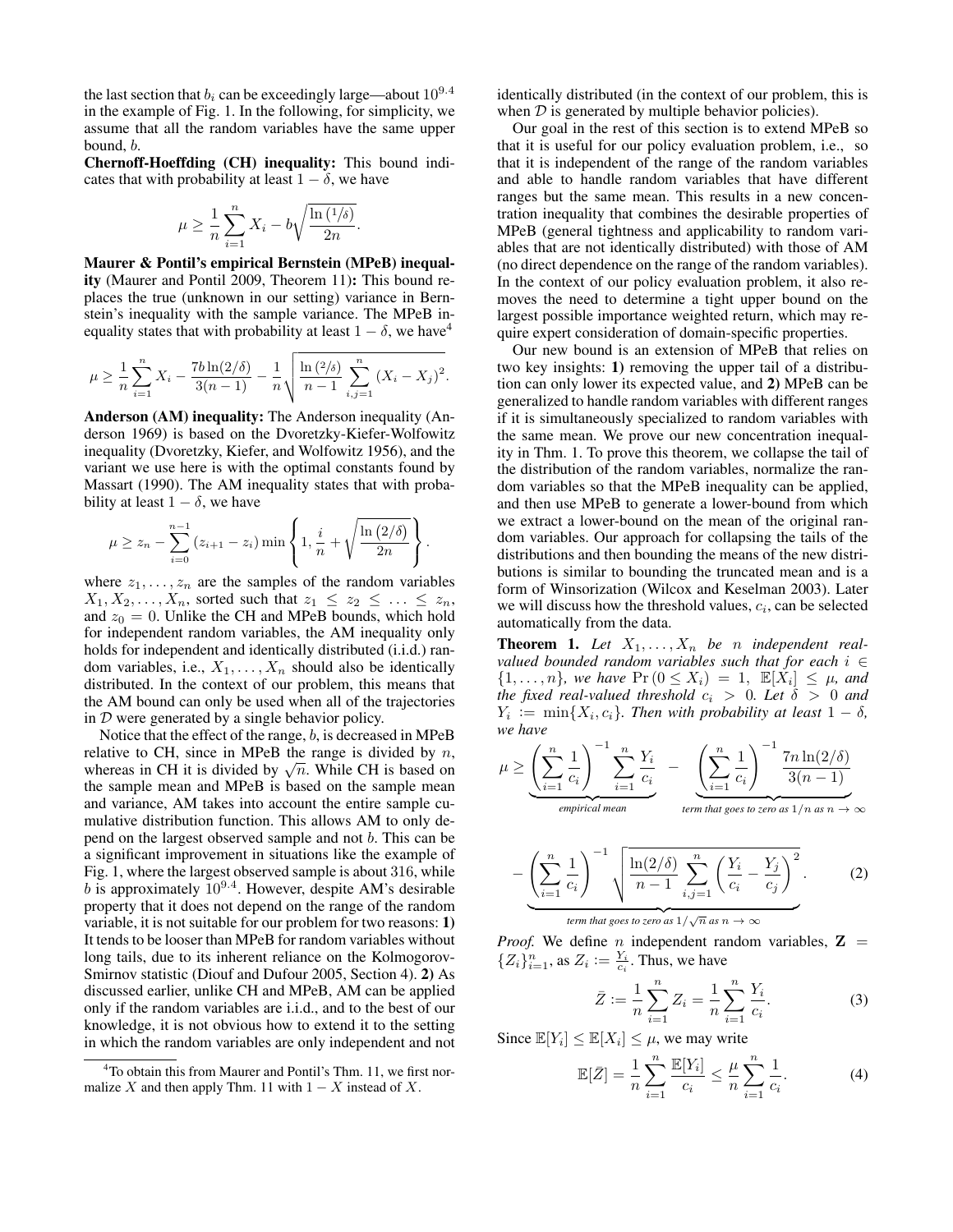Notice that the  $Z_i$  random variables, and therefore also the  $(1 - Z_i)$  random variables, are *n* independent random variables with values in [0, 1]. So, using Thm. 11 of Maurer and Pontil (2009), with probability at least  $1 - \delta$ , we have

$$
\mathbb{E}[1-\bar{Z}] \le 1 - \bar{Z} + \sqrt{\frac{2V_n(1-\mathbf{Z})\ln(2/\delta)}{n}} + \frac{7\ln(2/\delta)}{3(n-1)},
$$
 (5)

where the empirical variance,  $V_n(1 - \mathbf{Z})$ , is defined as

$$
V_n(1 - \mathbf{Z}) := \frac{1}{2n(n-1)} \sum_{i,j=1}^n ((1 - Z_i) - (1 - Z_j))^2
$$
  
= 
$$
\frac{1}{2n(n-1)} \sum_{i,j=1}^n \left(\frac{Y_i}{c_i} - \frac{Y_j}{c_j}\right)^2.
$$
 (6)

The claim follows by replacing  $\bar{Z}$ ,  $\mathbb{E}[\bar{Z}]$ , and  $V_n(1 - \mathbf{Z})$  in (5) with (3), (4), and (6).

**Remark 1:** Notice that if  $Pr(X_i \leq b_i) = 1$  and  $c_i = b_i$ for all *i*, then Thm. 1 degenerates to Thm. 11 of Maurer and Pontil (2009).

Remark 2: Thm. 1 allows us to take evaluation policy parameters  $\theta$ , a set of trajectories,  $\mathcal{D}$ , generated by several behavior policies, and a confidence level,  $(1 - \delta)$ , as input, and return a probabilistic lower bound on the performance of this policy,  $\rho(\theta) = \mu$ . The lower bound is the *right-handside* (RHS) of (2).

**Remark 3:** Despite the nested sum,  $\sum_{i,j}$ , the RHS of (2) can be evaluated in linear time (a single pass over the samples), since we may write

> $\overline{2}$ ,

$$
\sum_{i,j=1}^{n} (A_i - A_j)^2 = 2n \sum_{i=1}^{n} A_i^2 - 2\left(\sum_{i=1}^{n} A_i\right)
$$

and so (2) may be rewritten as

$$
\mu \ge \left(\sum_{i=1}^n \frac{1}{c_i}\right)^{-1} \left[\sum_{i=1}^n \frac{Y_i}{c_i} - \frac{7n \ln(2/\delta)}{3(n-1)} - \sqrt{\frac{2\ln(2/\delta)}{n-1} \left(n \sum_{i=1}^n \left(\frac{Y_i}{c_i}\right)^2 - \left(\sum_{i=1}^n \frac{Y_i}{c_i}\right)^2\right)}\right].
$$
  
ark 4: Whereas in Remark 1, we used a confidence

Remark 4: Whereas in Remark 1 we used a confidence, 1− δ, to compute a lower bound on  $ρ(θ) = μ$ , the bound can also be inverted to produce a confidence from a lower bound,  $\mu_$  ≥ 0. Let

$$
k_1 = \frac{7n}{3(n-1)}, \qquad k_3 = \mu - \sum_{i=1}^n \frac{1}{c_i} - \sum_{i=1}^n \frac{Y_i}{c_i},
$$

$$
k_2 = \sqrt{\frac{2}{(n-1)} \left( n \sum_{i=1}^n \left( \frac{Y_i}{c_i} \right)^2 - \left( \sum_{i=1}^n \frac{Y_i}{c_i} \right)^2 \right)},
$$

$$
\zeta = \frac{-k_2 + \sqrt{k_2^2 - 4k_1k_3}}{2k_1}.
$$

Then our confidence that  $\mu \geq \mu_{-}$  is

$$
1 - \delta = \begin{cases} 1 - \min\{1, 2 \exp(-\zeta^2)\} & \text{if } \zeta \text{ is real and positive,} \\ 0 & \text{otherwise.} \end{cases}
$$

Remark 5: In order to use the result of Thm. 1 in our policy evaluation application, we must select the values of the  $c_i$ , i.e., the thresholds beyond which the distributions of the  $X_i$ are collapsed. To simplify this procedure, we select a single  $c > 0$  and set  $c_i = c$  for all i. When c is too large, it loosens the bound just like a large range  $b$  does. On the other hand, when  $c$  is too small, it decreases the expected values of the  $Y_i$ , which also loosens the bound. The optimal  $c$  must properly balance this trade-off between the range and mean of the  $Y_i$ . Fig. 2 illustrates this trade-off for the mountain car problem described in Fig. 1.



Figure 2: The lower bound  $\mu$  from Thm. 1 when using different values of  $c$  on the 100,000 trajectories used to generate Fig. 1. The optimal value of  $c$  is around 100, which equates to collapsing the tail of the distribution in Fig. 1 at 100. The curve continues below the horizontal axis down to  $-129,703$  for  $c = 10^{9.4}$ , i.e., the upper bound on  $\hat{\rho}(\theta, \tau, \theta_i)$ .

Thm. 1 requires the thresholds,  $c_i$ , to be fixed—i.e., they should not be computed using realizations of any  $X_i$ . So, we partition the data set, D, into two sets,  $\mathcal{D}_{pre}$  and  $\mathcal{D}_{post}$ .  $\mathcal{D}_{pre}$ is used to estimate the optimal threshold, c, and  $\mathcal{D}_{\text{post}}$  is used to compute the lower bound (the RHS of (2)). The optimal value of  $c$  is the one that results in the largest lower bound, i.e., maximizes the RHS of (2). Note that the RHS of (2) depends on the sample mean and sample variance. We will use the sample mean and variance of  $\mathcal{D}_{\text{pre}}$  to predict what the sample mean and variance in the RHS of (2) would be if we use  $\mathcal{D}_{\text{post}}$  and a specific value of c. We then select a  $c^*$  that maximizes this prediction, i.e.,

$$
c^* \in \arg \max_{c} \underbrace{\frac{1}{n_{\text{pre}}}\sum_{i=1}^{n_{\text{pre}}}Y_i}_{\text{prediction of } \mathcal{D}_{\text{post}} \text{'s sample mean}} - \underbrace{\frac{7c\ln(2/\delta)}{3(n_{\text{post}}-1)}}_{\text{mpost}} - \underbrace{\left(\frac{\ln(2/\delta)}{n_{\text{pre}}}\sum_{i=1}^{2}\left(\frac{2}{n_{\text{pre}}}\sum_{i=1}^{n_{\text{pre}}}\sum_{i=1}^{n_{\text{pre}}}\sum_{i=1}^{2}\left(\sum_{i=1}^{n_{\text{pre}}}\sum_{i=1}^{2}\right)^2\right)}_{\text{prediction of } \mathcal{D}_{\text{post}} \text{'s sample variance}} (7)
$$

Recall that  $Y_i := \min\{X_i, c_i\}$ , so all the three terms in (7) depend on  $c$ . Once an estimate of the optimal threshold,  $c^*$ , has been formed from  $\mathcal{D}_{pre}$ , Thm. 1 is applied using  $c^*$  and the samples in  $\mathcal{D}_{\text{post}}$ . From our preliminary experiments we found that using  $\frac{1}{20}$  of the samples in  $\mathcal{D}_{pre}$  and the remaining  $19/20$  in  $\mathcal{D}_{\text{post}}$  works well. In our application we know the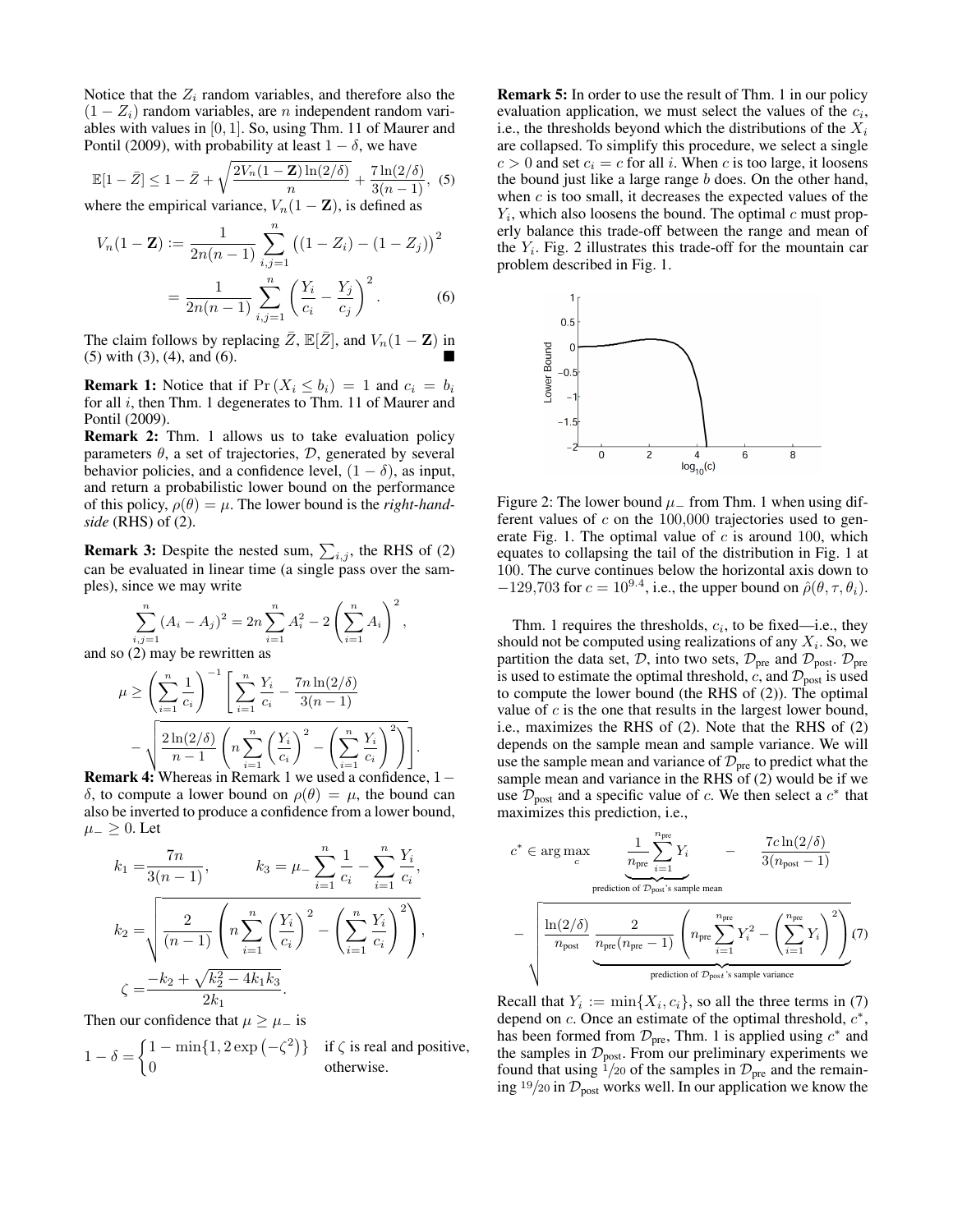| `heorem- | ٦Ц           | $^{\circ}$ $^{\prime}$ PeB | ۹M    |
|----------|--------------|----------------------------|-------|
| .154     | $-5,831,000$ | $-129,703$                 | 0.055 |

Table 1: A comparison of 95% confidence lower bounds on  $\rho(\theta)$ . The 100,000 trajectories and evaluation policy are the same as in Fig. 1 and 2. The sample mean (average importance weighted return) is 0.191.

true mean is in [0, 1], so we require  $c^* \geq 1$ . When some of the random variables are identically distributed, we ensure that they are divided with <sup>1</sup>/20 in  $\mathcal{D}_{\text{pre}}$  and <sup>19</sup>/20 in  $\mathcal{D}_{\text{post}}$ <sup>5</sup>.

#### Experiments

#### Mountain Car

We used the mountain car data from Fig. 1 to compare the lower bounds found when using Thm. 1, CH, MPeB, and AM. The results are provided in Table 1. These results reflect our previous discussion—the large possible range of  $\hat{\rho}(\theta, \tau, \theta_i)$  causes CH to perform poorly since it scales with  $\rho(\theta, \tau, \theta_i)$  causes CH to perform poorly since it scales with  $b/\sqrt{n}$ . MPeB is the next worst since it scales with  $b/(n-1)$ . AM performs reasonably well since it depends on the largest observed sample,  $z_{100000} \approx 316$ , rather than  $b \approx 10^{9.4}$ . However, as expected, Thm. 1 performs the best because it combines the tightness of MPeB with AM's lack of dependence on *.* 

## Digital Marketing using Real-World Data

Adobe Marketing Cloud is a powerful set of tools that allows companies to fully leverage digital marketing using both automated and manual solutions. It has been deployed widely across the internet, with approximately seven out of every ten dollars transacted on the web passing through one of Adobe's products. Adobe Target, one of the six core components of Adobe Marketing Cloud, allows for automated userspecific targeting of advertisements and campaigns. When a user requests a webpage that contains an advertisement, the decision of which advertisement to show is computed based on a vector containing all of the known features of the user.

This problem tends to be treated as a bandit problem, where an agent treats each advertisement as a possible action and attempts to maximize the probability that the user clicks on the advertisement. Although this greedy approach has been successful, it does not necessarily also maximize the total number of clicks from each user over his or her lifetime. It has been shown that more far-sighted reinforcement learning approaches to this problem can improve significantly upon bandit solutions (Theocharous and Hallak 2013).

In order to avoid the large costs associated with deployment of a bad policy, in this application it is imperative that new policies proposed by RL algorithms are thoroughly evaluated prior to execution. Because off-policy evaluation methods are known to have high variance, estimates of performance without associated confidences are not sufficient.

However, our high-confidence off-policy evaluation method *can* provide sufficient evidence supporting the deployment of a new policy to warrant its execution.

For our second case study we used real data, captured with permission from the website of a Fortune 50 company that receives hundreds of thousands of visitors per day and which uses Adobe Target, to train a simulator using a proprietary in-house system identification tool at Adobe. The simulator produces a vector of 31 real-valued features that provide a compressed representation of all of the available information about a user. The advertisements are clustered into two highlevel classes that the agent must select between. After the agent selects an advertisement, the user either clicks (reward of  $+1$ ) or does not click (reward of 0) and the feature vector describing the user is updated. We selected  $T = 20$  and  $\gamma =$ 1.

This is a particularly challenging problem because the reward signal is sparse—if each action is selected with probability 0.5 always, only about 0.38% of the transitions are rewarding, since users usually do not click on the advertisements. This means that most trajectories provide no feedback. Also, whether a user clicks or not is close to random, so returns have relatively high variance.

We generated data using an initial baseline policy and then evaluated a new policy proposed by an in-house reinforcement learning algorithm. Fig. 3 shows the 95% confidence lower bound produced using different numbers of trajectories and various concentration inequalities. As in the mountain car example, Thm. 1 significantly outperforms previously existing concentration inequalities.

Fig. 4, gives our confidence for every possible lower bound. This characterizes the risk associated with deployment of the new policy since it gives a confidence bound for every possible outcome—it bounds the probability of different levels of degradation in performance relative to the behavior policy as well as the probability of different amounts of improvement. Fig. 4 is an exceptionally compelling argument for deployment of the new policy in place of the behavior policy.

## Conclusion and Future Work

We have presented a technique that can instill the user of an RL algorithm with confidence that a newly proposed policy will perform well, without requiring the new policy to actually be executed. This is accomplished by providing confidence bounds for various levels of performance degradation and improvement. Our ability to compute tight confidence bounds comes from a novel adaptation of an existing concentration inequality to make it particularly well suited to this application. Specifically, it can handle random variables that are not identically distributed and our experiments suggest that it is tight even for distributions with heavy upper tails.

Our scheme for automatically selecting the threshold parameter, c, is *ad hoc*. This could be improved, especially by a method for adaptively determining how many samples should be used to select c. Second, our creation of a practical lower bound on the expected return of a policy might

<sup>&</sup>lt;sup>5</sup>In our policy evaluation application, the importance weighted returns from two trajectories are identically distributed if the trajectories were generated by the same behavior policy.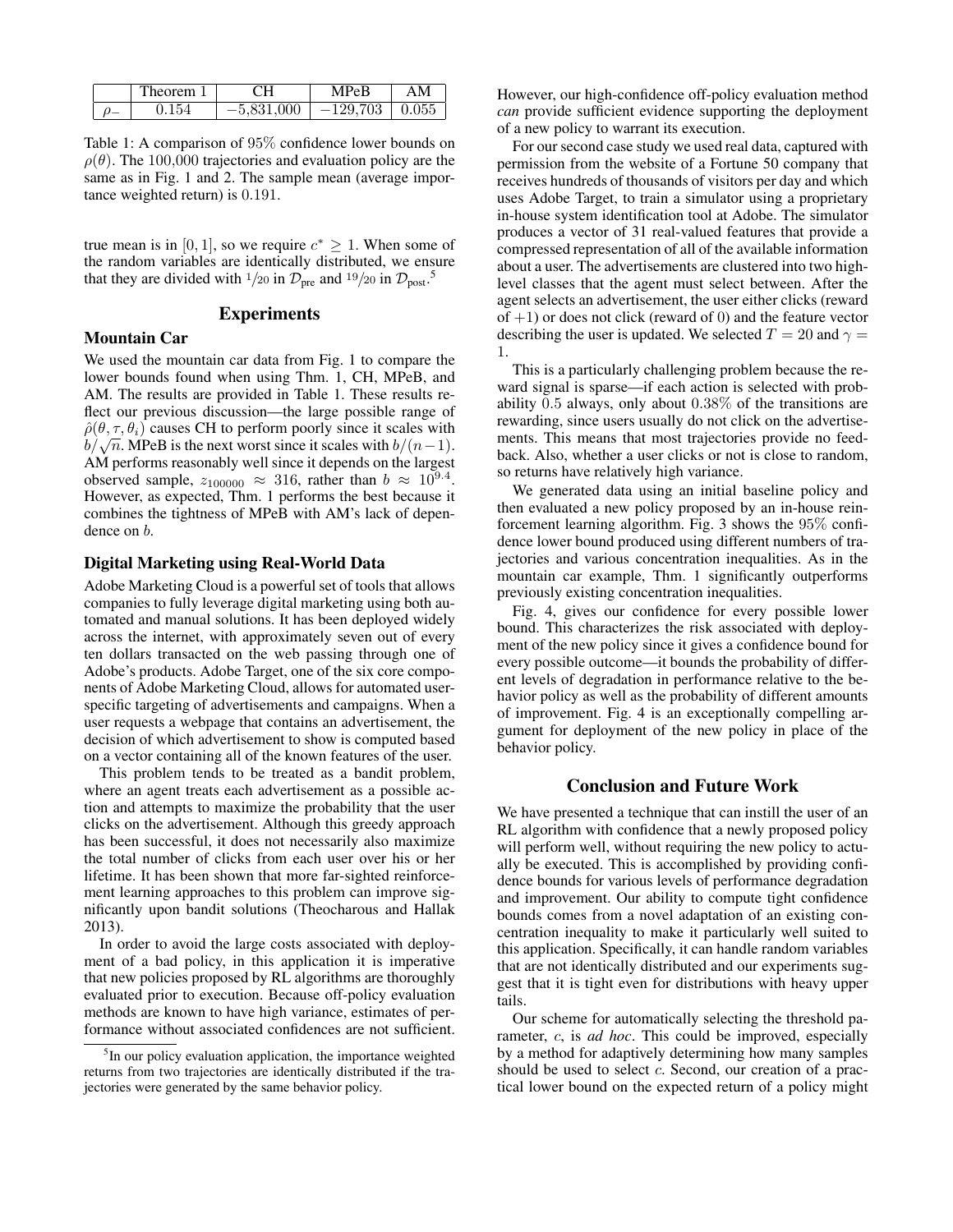

Figure 3: 95% confidence lower bound (unnormalized) on  $\rho(\theta)$  using trajectories generated using the simulator described in the text. The behavior policy's true expected return is approximately 0.0765 (per step click probability of  $0.0765/T \approx .38\%)$  and is plotted as "Behavior". The evaluation policy's true expected return is approximately 0.086 (per step click probability of  $\approx$  .43%). These two estimates of the policies' performances were computed by deploying them in the simulator for 1 million trajectories and computing the average return. The curves are averaged over ten trials, and the largest standard deviation is 0.002. CH never achieved a lower bound above  $-22$ , and so it is not visible in this plot. Notice that, using Thm. 1, we are able to guarantee that the evaluation policy is an improvement upon the behavior policy with at least 95% confidence using only 2 million trajectories (recall that the website has several hundred thousand visitors *per day*).

allow for the transfer of bandit algorithms to the sequential decision making setting.

#### Appendix

In this appendix we show that, for any  $(\tau, \theta_i) \in \mathcal{D}$ ,  $\hat{\rho}(\theta, \tau, \theta_i)$  is a random variable whose expectation is a lower bound on the performance of the evaluation policy,  $\rho(\theta)$ . Let  $\mathcal Y$  and  $\mathcal Z$  be the sets of trajectories,  $\tau$ , such that  $\Pr(\tau|\theta) \neq 0$ and  $Pr(\tau | \theta_i) \neq 0$ , respectively, and let  $\mathcal{Y}^c$  be the complement of  $\mathcal Y$ . Our claim comes from the following series of (in)equalities:

$$
\mathbb{E}_{\tau \sim \theta_i} [\hat{\rho}(\theta, \tau, \theta_i)] = \mathbb{E}_{\tau \sim \theta_i} \left[ R(\tau) \frac{\Pr(\tau | \theta)}{\Pr(\tau | \theta_i)} \right]
$$
(8)  

$$
= \int_{\mathcal{Z}} R(\tau) \Pr(\tau | \theta) d\tau
$$
  

$$
= \int_{\mathcal{Y}} R(\tau) \Pr(\tau | \theta) d\tau + \underbrace{\int_{\mathcal{Y}^c \cap \mathcal{Z}} R(\tau) \Pr(\tau | \theta) d\tau}_{\stackrel{\text{(a)}}{=} 0}
$$
  

$$
- \int_{\mathcal{Y} \cap \mathcal{Z}^c} R(\tau) \Pr(\tau | \theta) d\tau
$$
  

$$
\stackrel{\text{(b)}}{\leq} \int_{\mathcal{Y}} R(\tau) \Pr(\tau | \theta) d\tau = \mathbb{E}_{\tau \sim \theta} [R(\tau)] = \rho(\theta),
$$

where  $\mathbb{E}_{\tau \sim \theta}$  denotes the expected value when the trajectories,  $\tau$ , are generated using policy parameters  $\theta$ . In (8),



Figure 4: Our confidence that  $\rho(\theta)$  is at least the (unnormalized) lower bound specified on the horizontal axis, as computed using Thm. 1. As in Fig. 3, the initial behavior policy's expected return is approximately 0.0765 and the evaluation policy's true (unknown in practice) expected return is approximately 0.086, both of which are marked on the horizontal axis. First we used 2 million trajectories from the behavior policy to compute lower bounds on the performance of the evaluation policy for every possible confidence. The result of this experiment is shown by the solid black line. The 95% confidence lower bound was 0.077. Although this means guaranteed improvement with high confidence, it is only a minor improvement that may not warrant the high overhead costs associated with deploying a new policy. We therefore collected an additional 3 million trajectories using the initial behavior policy and recomputed the lower bounds using all 5 million trajectories. The result of this experiment is shown by the dashed blue line, where the 95% confidence lower bound is 0.0803. We then deployed the evaluation policy and collected 1 million on-policy trajectories and recomputed the lower bounds once again. The result of this experiment using all 6 million trajectories is shown by the dotted red line. Using all 6 million trajectories resulted in a 95% confidence lower bound of 0.81, which supports continued deployment of the evaluation policy.

(a) This integral is zero because, from the definition of  $\mathcal{Y}$ , we have  $Pr(\tau | \theta) = 0$ , for each  $\tau \in \mathcal{Y}^c \cap \mathcal{Z}$ . (b) This inequality holds because  $R(\tau) > 0$ .

It is clear from (8) that if the support of  $Pr(\tau | \theta)$  (the evaluation policy) is a subset of the support of  $Pr(\tau | \theta_i)$  (the behavior policy), then  $\int_{\mathcal{Y} \cap \mathcal{Z}^c} R(\tau) \Pr(\tau | \theta) d\tau = 0$ , and as a result,  $\mathbb{E}_{\tau \sim \theta_i} \big[ \hat{\rho}(\theta, \tau, \theta_i) \big] = \rho(\theta)$ , which means  $\hat{\rho}(\theta, \tau, \theta_i)$  is an unbiased estimate of  $\rho(\theta)$ . However, if this is not the case, i.e.,  $\mathbb{E}_{\tau \sim \theta_i} \left[ \hat{\rho}(\theta, \tau, \theta_i) \right] \leq \rho(\theta)$ , our results are still valid, because later in the paper we will find a lower-bound on  $\mathbb{E}_{\tau \sim \theta_i} [\hat{\rho}(\theta, \tau, \theta_i)]$ , which would also be a lower bound on  $\rho(\theta)$  (our quantity of interest).